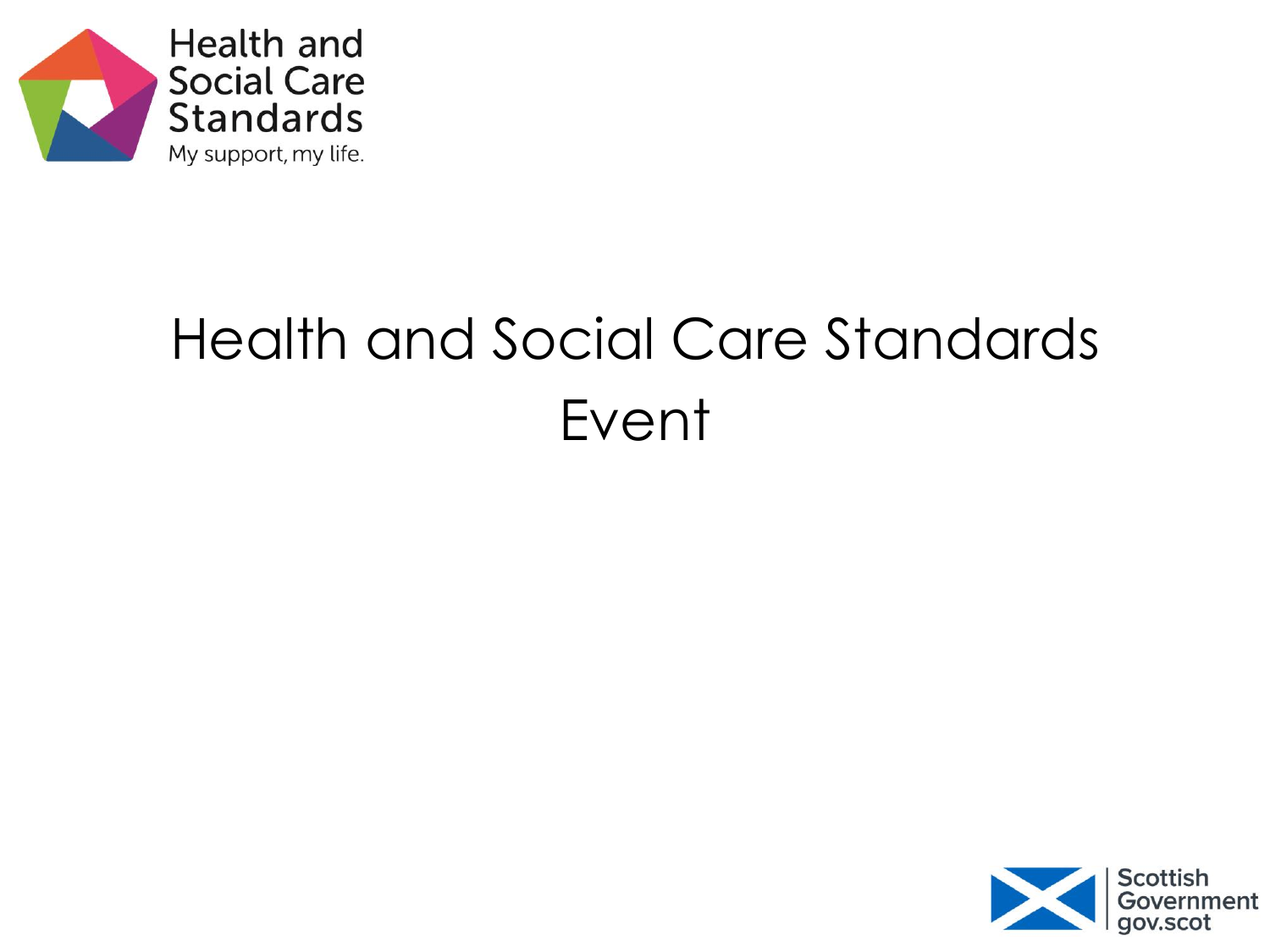

#### *"Everyone is entitled to high quality care and support tailored towards their particular needs and choices"*



*Shona Robison MSP Cabinet Secretary for Health and Sport June 2017*

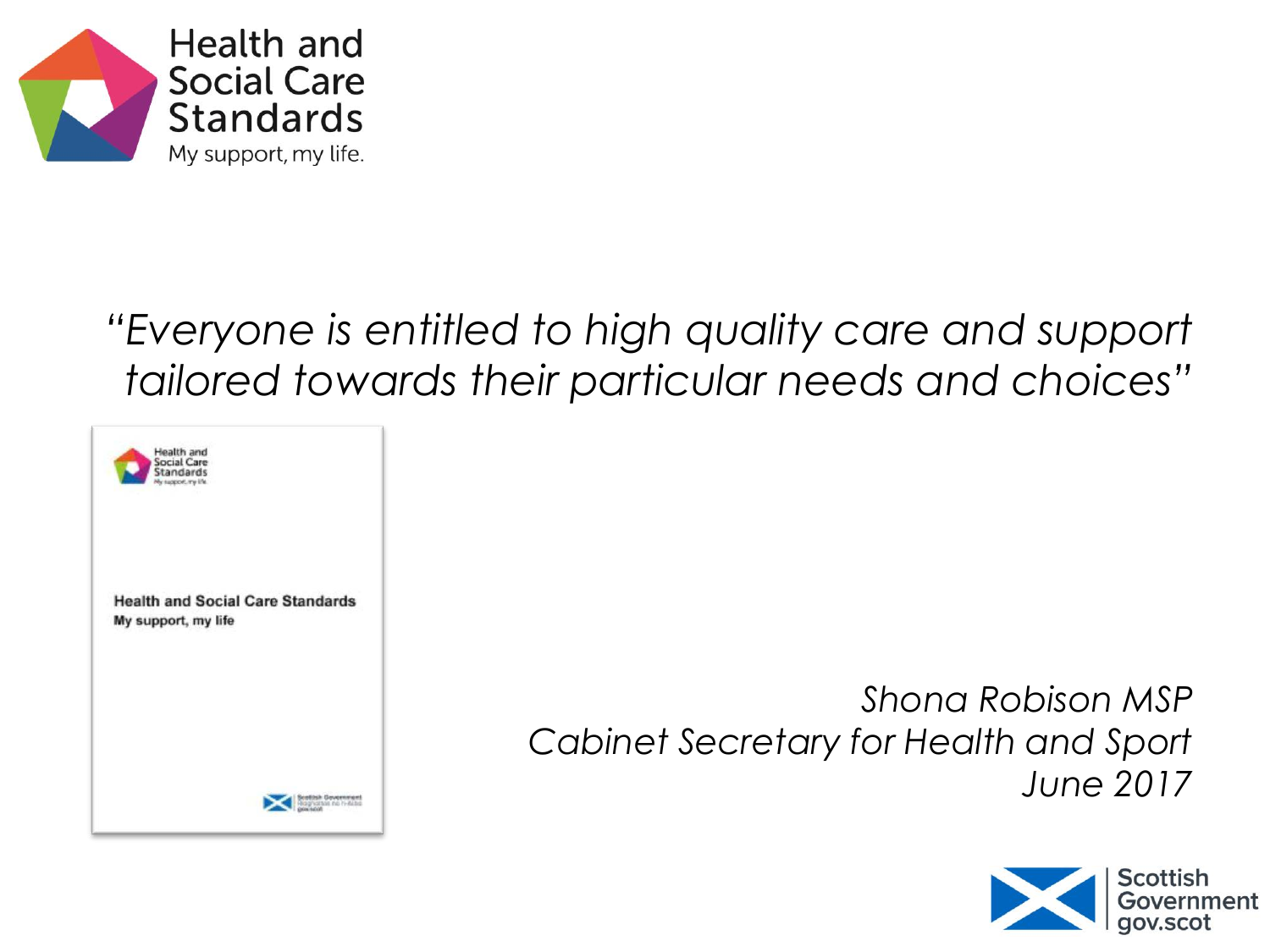

#### Overview of today

- 1. The need for new Standards
- 2. Who do they apply to?
- 3. The Principles
- 4. The Standards
- 5. What do they mean for me?
- 6. Final questions

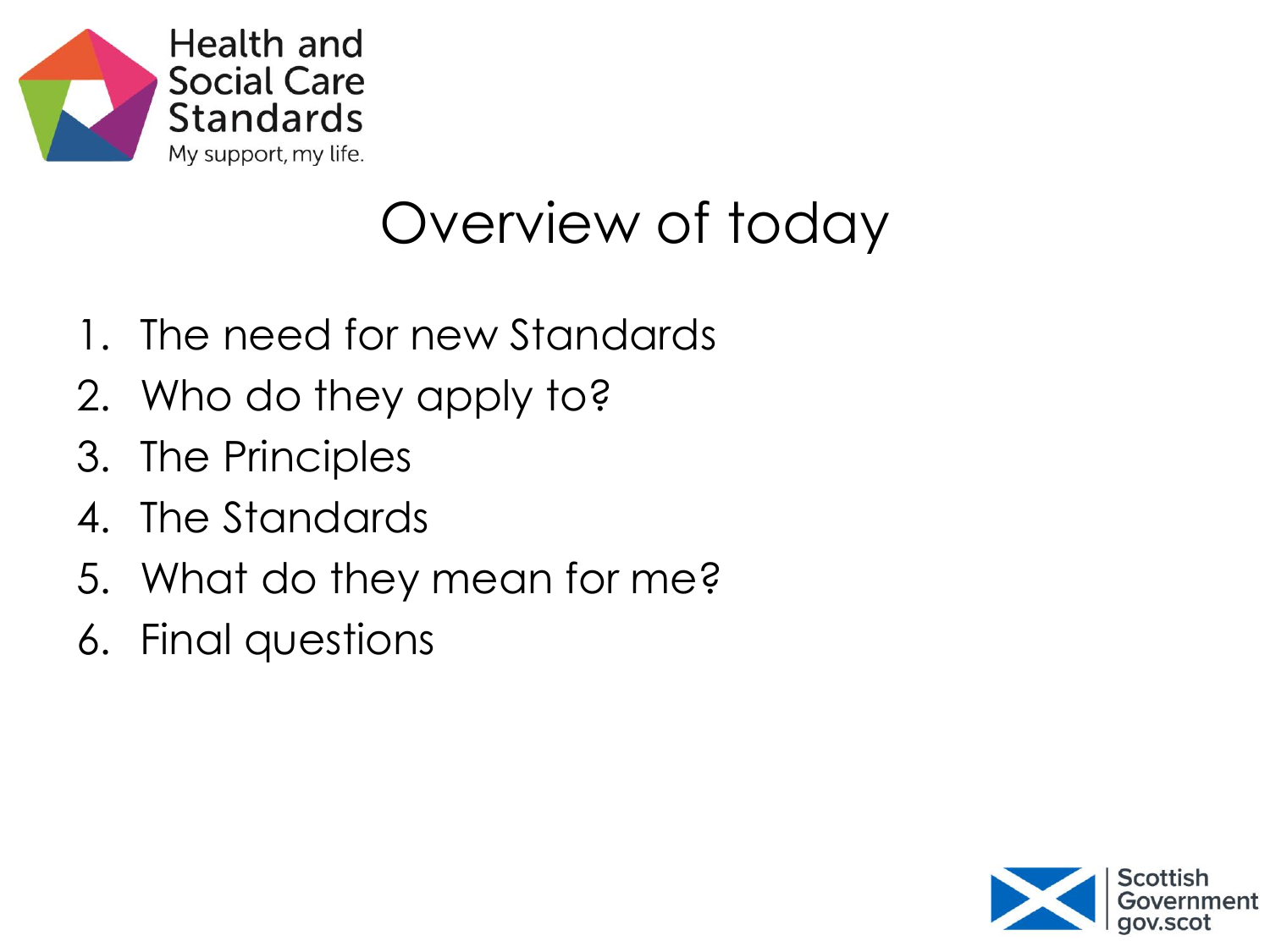

# Who do they apply to?

The Standards are for *everyone* who works in a health or social care setting, or provides a health or social care service:

- □ Care homes
- Hospitals
- □ Hospices
- GP surgeries
- Other NHS services
- Childminders
- Nurseries
- Housing support
- Social work
- Childrens' services
- Unpaid carers
- Prison care services
- Community justice

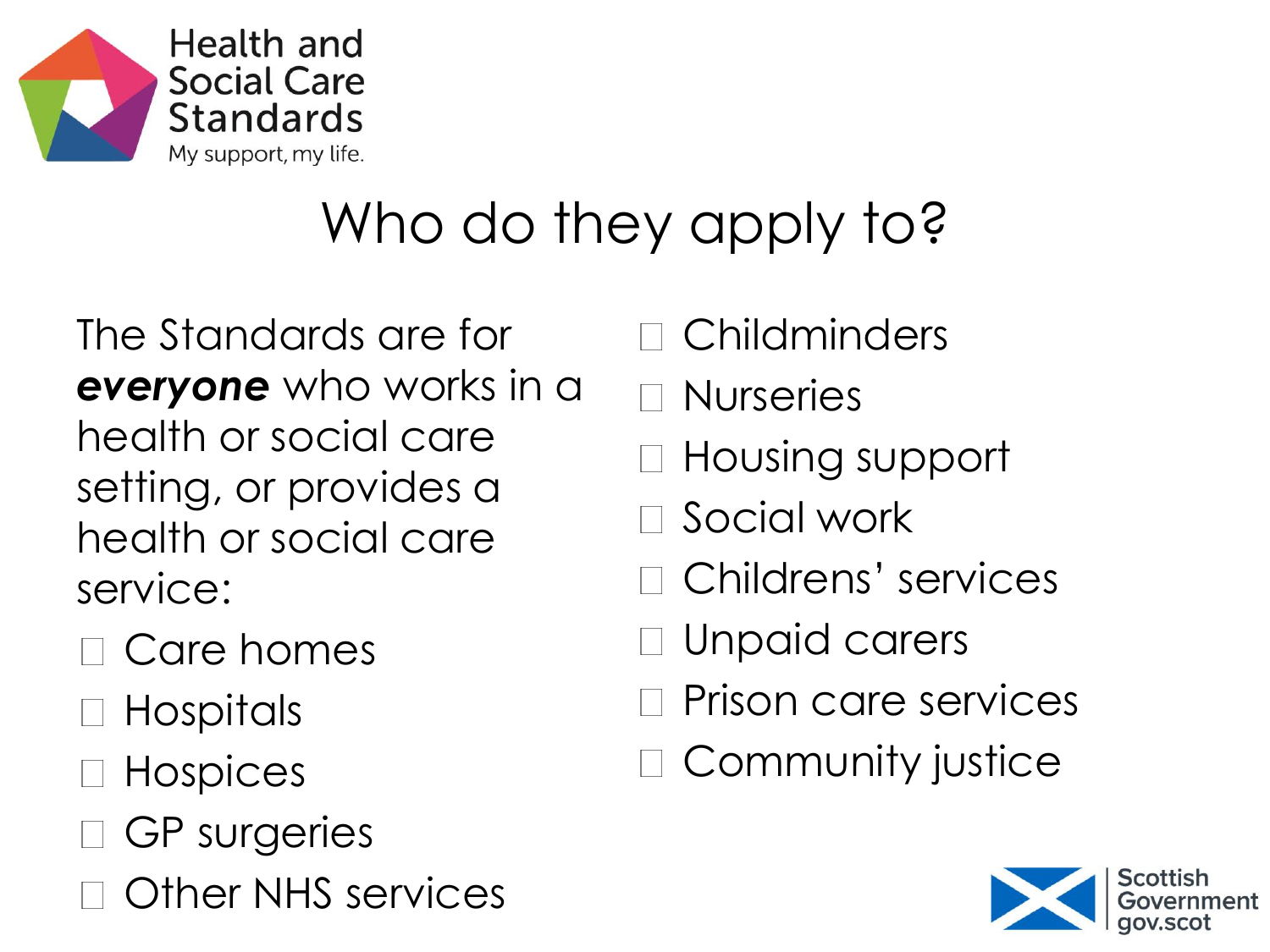

### The need for new Standards

- a range of previous standards used differently by registered health and social care providers.
- separate standards for care homes, hospitals, nurseries and other settings.
- changes in national and local policies.
- □ to reflect the needs of people across Scotland and be fit for purpose.

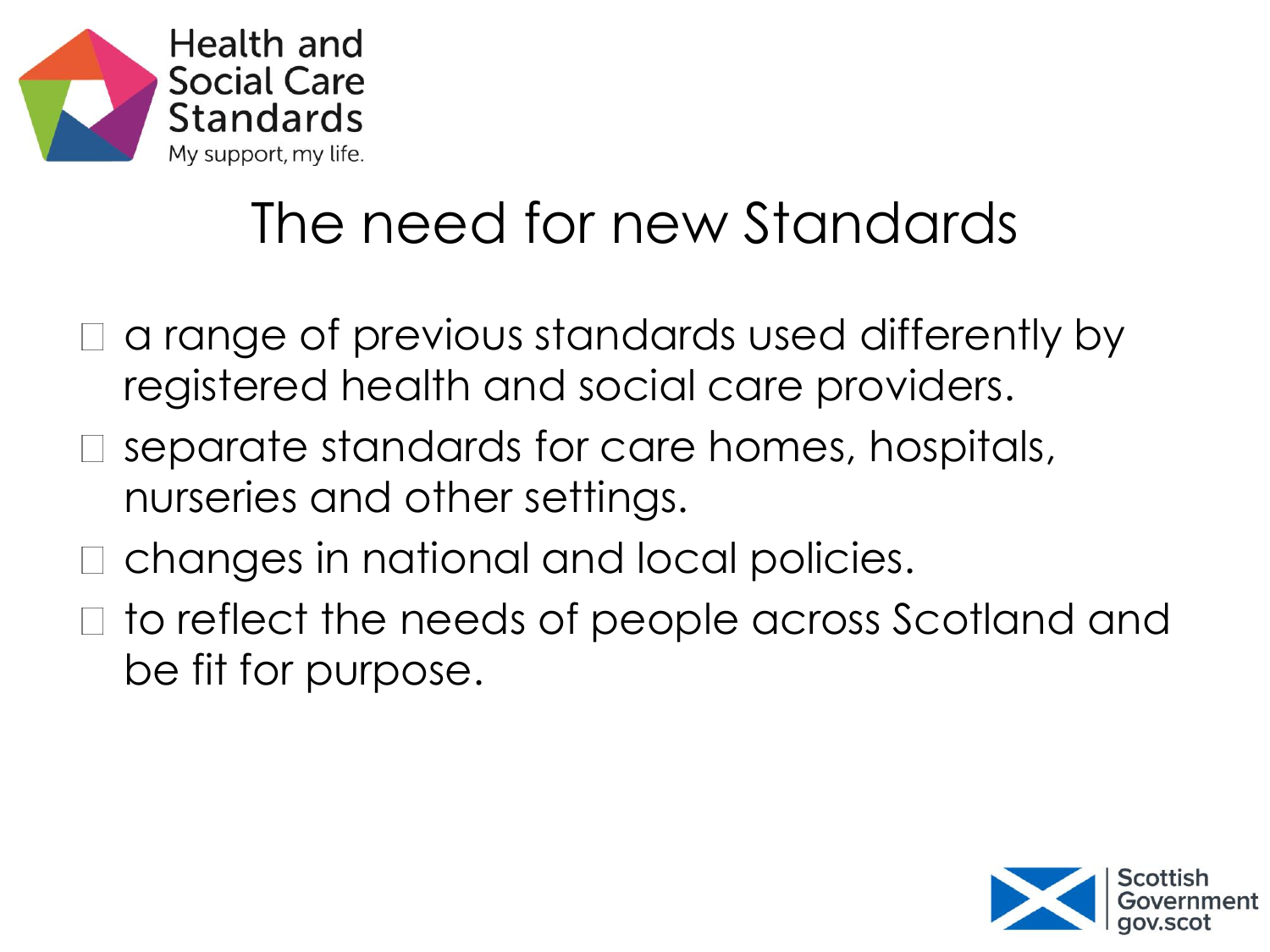

# **Principles**



 $\overline{\mathbb{R}}$  Dignity and respect



 $\bigcirc$  Compassion



Be included



Responsive care and support



Wellbeing

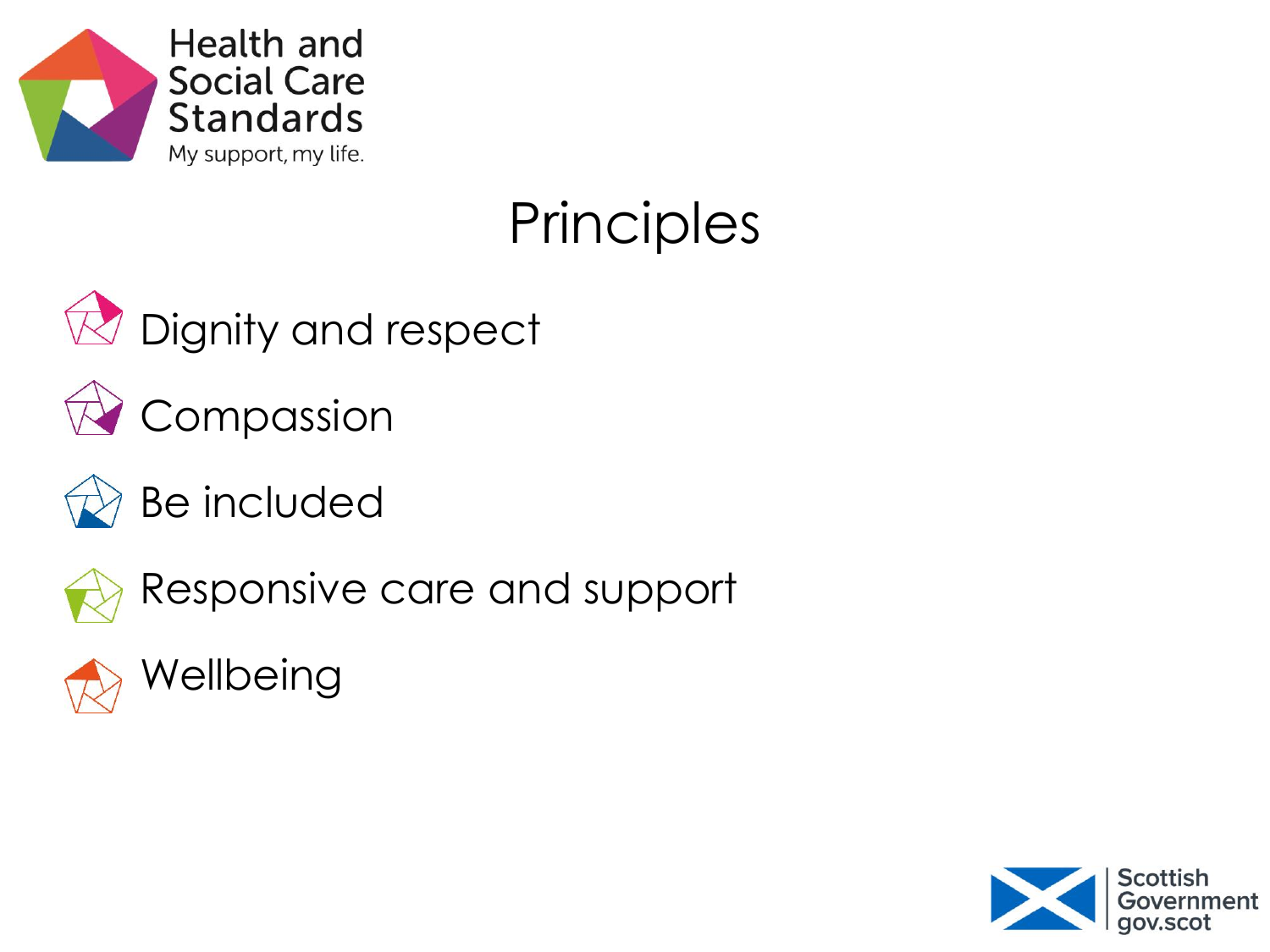

### The Standards

- I experience high quality care and support that is right for me.
- $\Box$  I am fully involved in all decisions about my care and support.
- □ I have confidence in the people who support and care for me.
- $\Box$  I have confidence in the organisation providing my care and support.
- $\Box$  I experience a high quality environment if the organisation provides the premises.

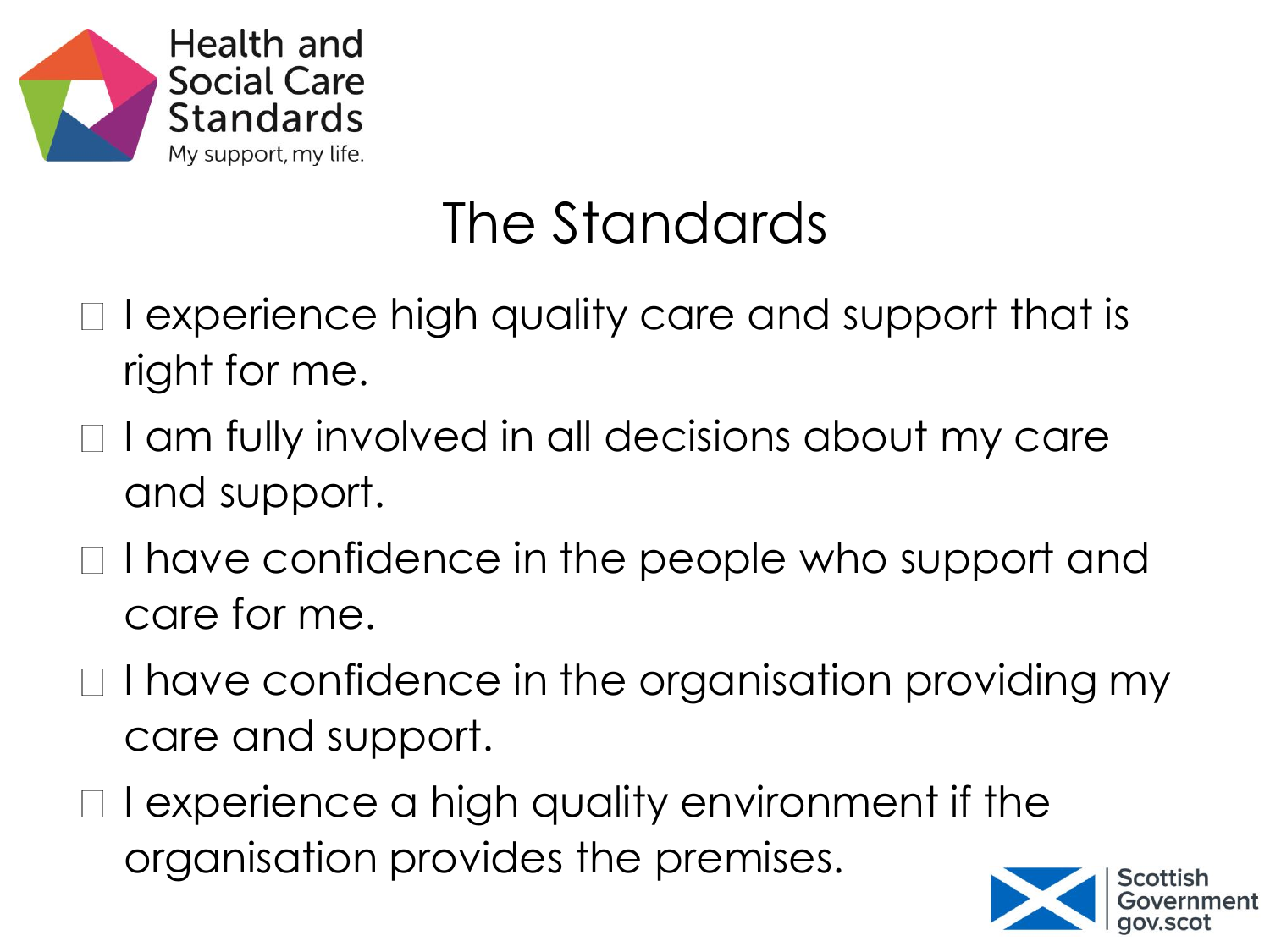

# What do they mean for me?

The Standards are aspirational and do not cover every circumstance.

- It's important to frame them in the context of your service delivery.
- You may be delivering a service on behalf of a local authority or other Public Body.
- You may be delivering other services:
- $\Box$  Information and advice
- □ Advocacy
- □ Peer support, etc.

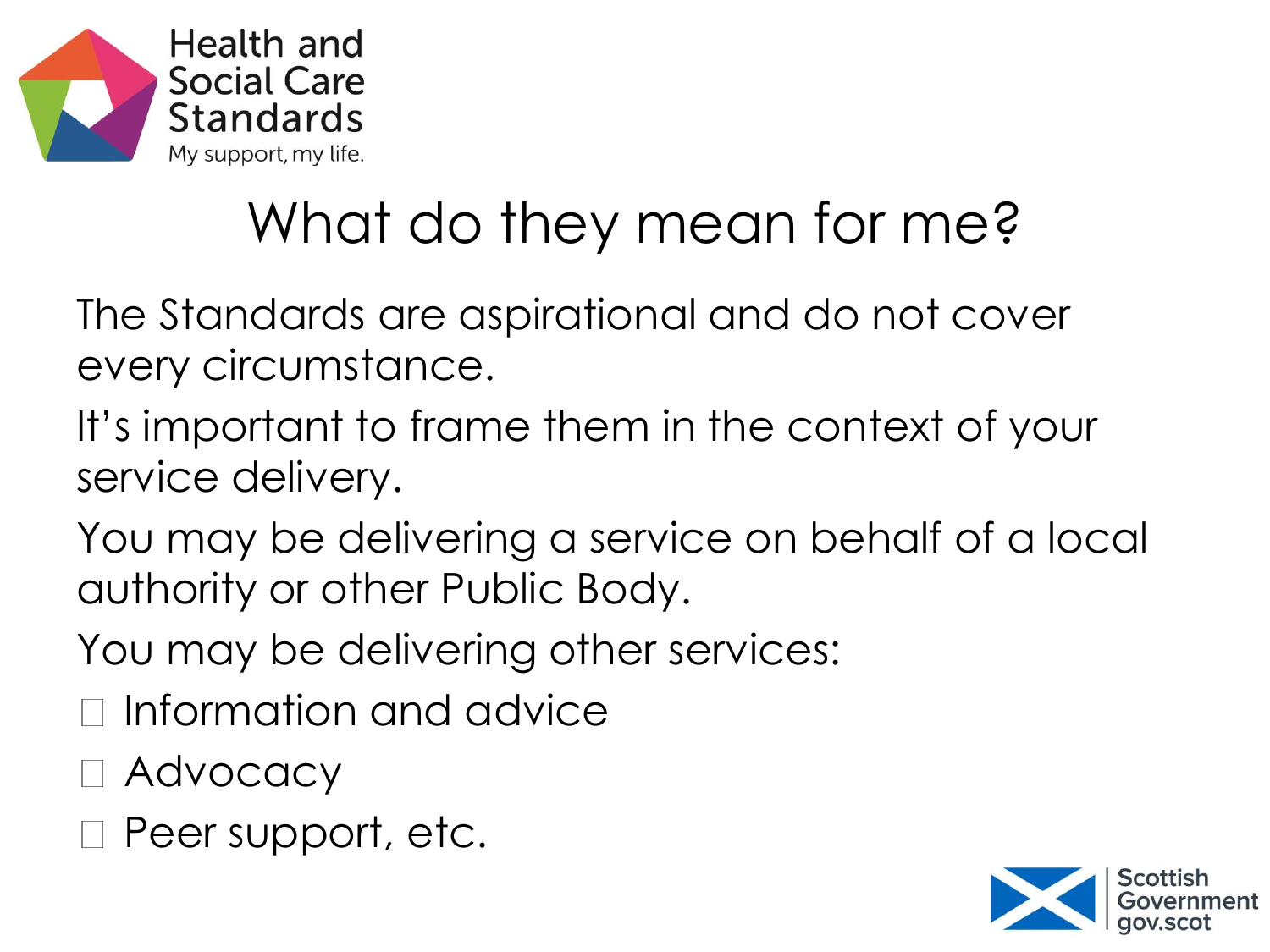

# What do they mean for me?

Some statements that may be relevant to local third-sector and voluntary organisations are:

- *4.17 If I am supported and cared for by a team or more than one organisation, this is well coordinated so that I experience consistency and continuity.*
- *4.18 I benefit from different organisations working together and sharing information about me promptly where appropriate, and I understand how my privacy and confidentiality are respected*.

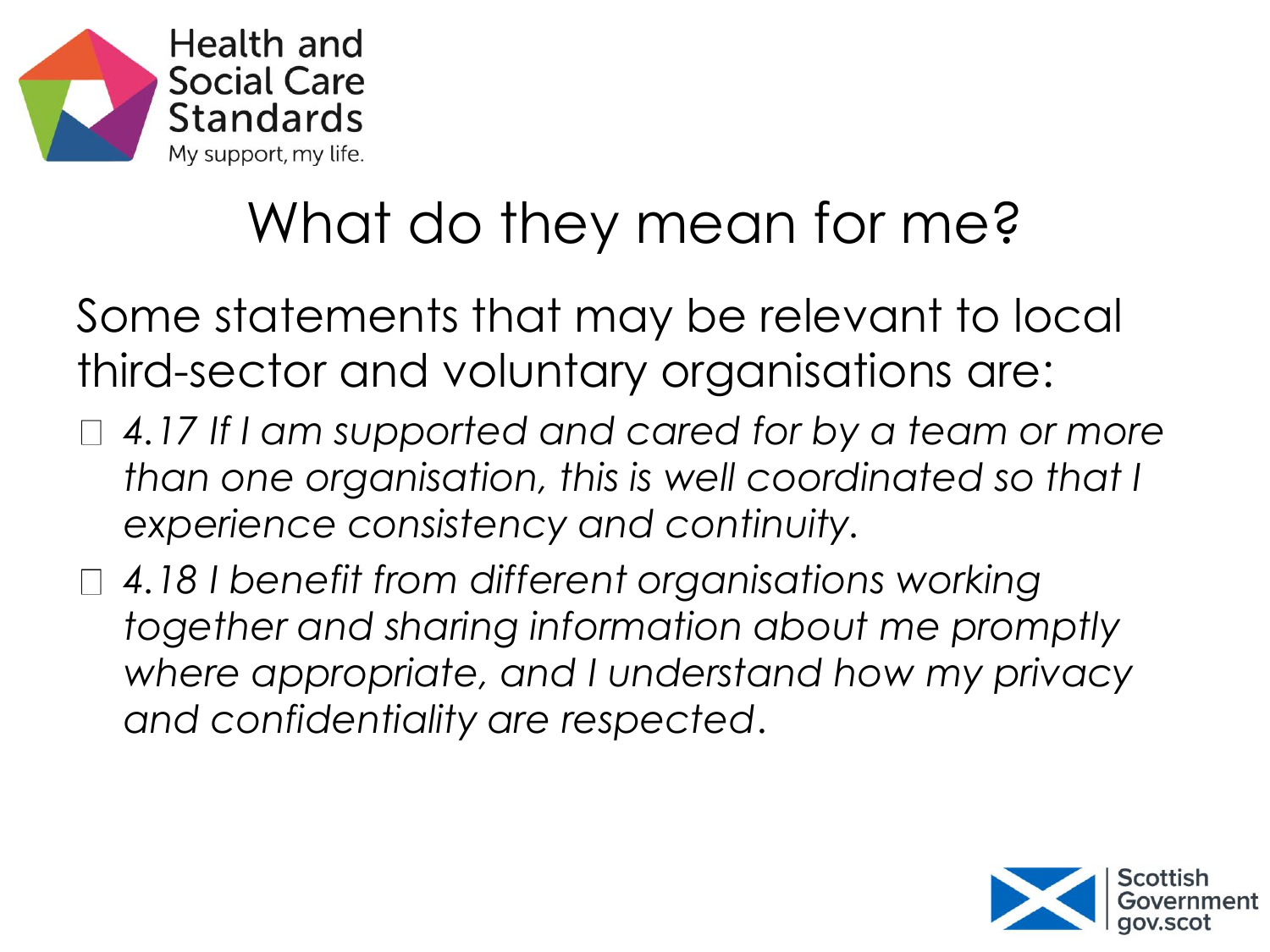

# What do they mean for me?

Consider new training for staff and volunteers.

- Think differently about how you design and deliver your services.
- Think differently about how you communicate with service users.
- Can you change any behaviours quickly? Can service users help to inform and shape your organisation?